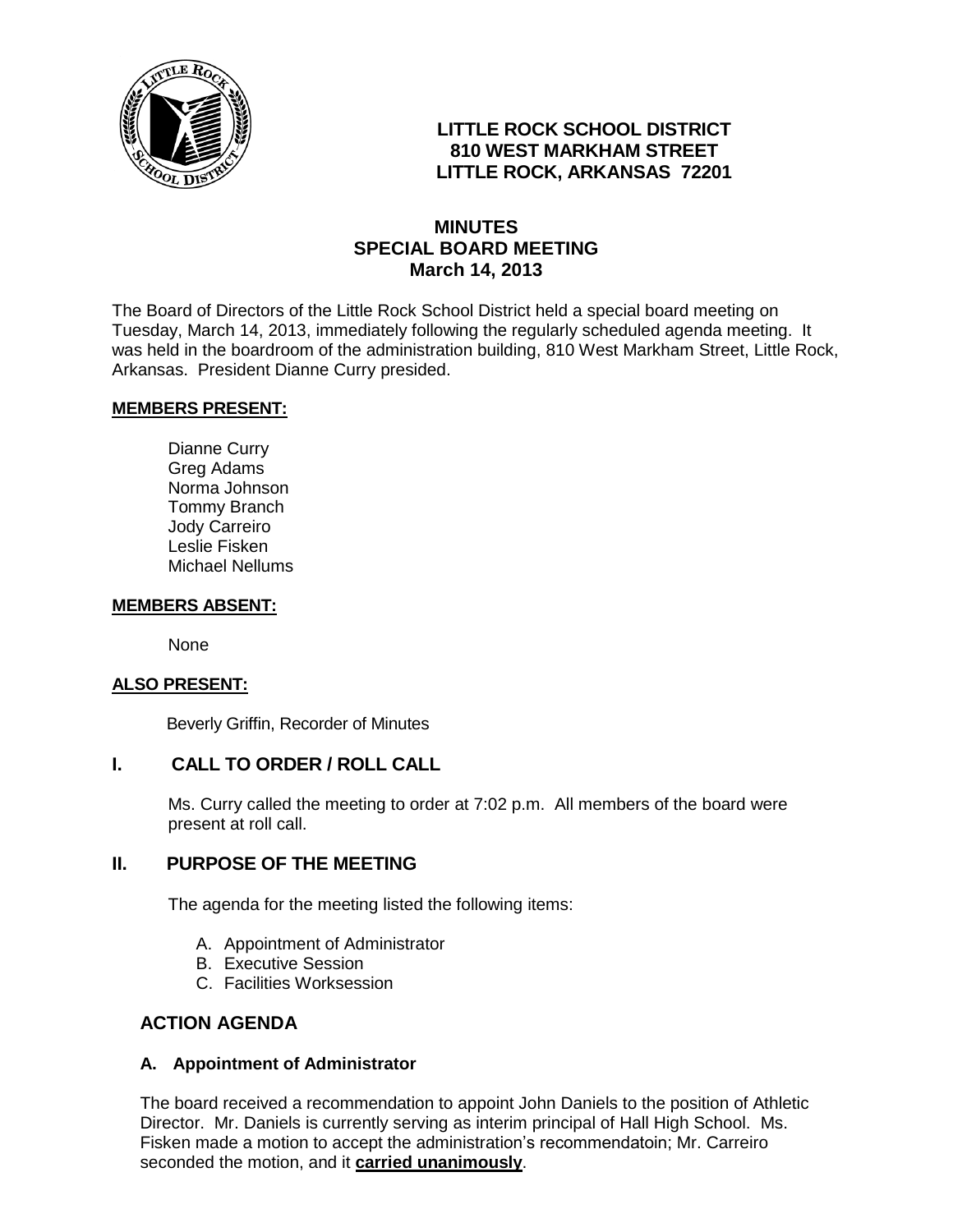## **B. Executive Session**

Mr. Carreiro made a motion to convene an executive session to discuss the appointment of an interim superintendent; Ms. Fisken seconded the motion, and it **carried unanimously**.

The board returned from executive session at 8:06 p.m. and reported no action was taken.

Mr. Carreiro made a motion to appoint a transition leadership team to include Dennis Glasgow, Marvin Burton, and Kelsey Bailey, and to empower board president Curry to work with the team to appoint one of them to serve as the acting superintendent upon the retirement of Dr. Holmes. Ms. Fisken seconded the motion. It **carried unanimously**.

## **C. Facilities Work session**

Board members heard information from district administrators regarding school enrollment and capacity from Dr. Freddie Fields.

The board asked the administration to seek additional data from Metroplan regarding growth areas of the city, and to request a map to assist the board in decisions regarding the need for school options in those growth areas. Demographic data is needed in order to fully develop a plan for future facilities.

Dr. Holmes discussed and expounded upon the variance of available classroom space across the district, especially at the middle level. He also noted the lack of athletic facilities and the need for upgrades and improvements to all secondary athletic fields, gymnasiums, and locker rooms.

Mr. Bailey reported on bond refunding and refinancing and capital improvement projects. Financial projections from Stephens have been included in discussions, including projections on millage increase possibilities.

Dr. Holmes suggestion enlisting community members to begin reviewing and gathering information on reshaping the needs of the Little Rock public school community. He strongly encouraged the formation of a citizens group to help move the board forward by prioritizing the perceived needs of the district.

Another worksession will be scheduled to review and discuss options. Ms. Curry offered to allow time for public comment and input.

Dr. Holmes suggested and the board agreed there was a need to hire a consultant to work with the district administration and the community to make recommendations for board consideration. A voice consensus was given as direction to Mr. Bailey to develop an RFP for this consultant.